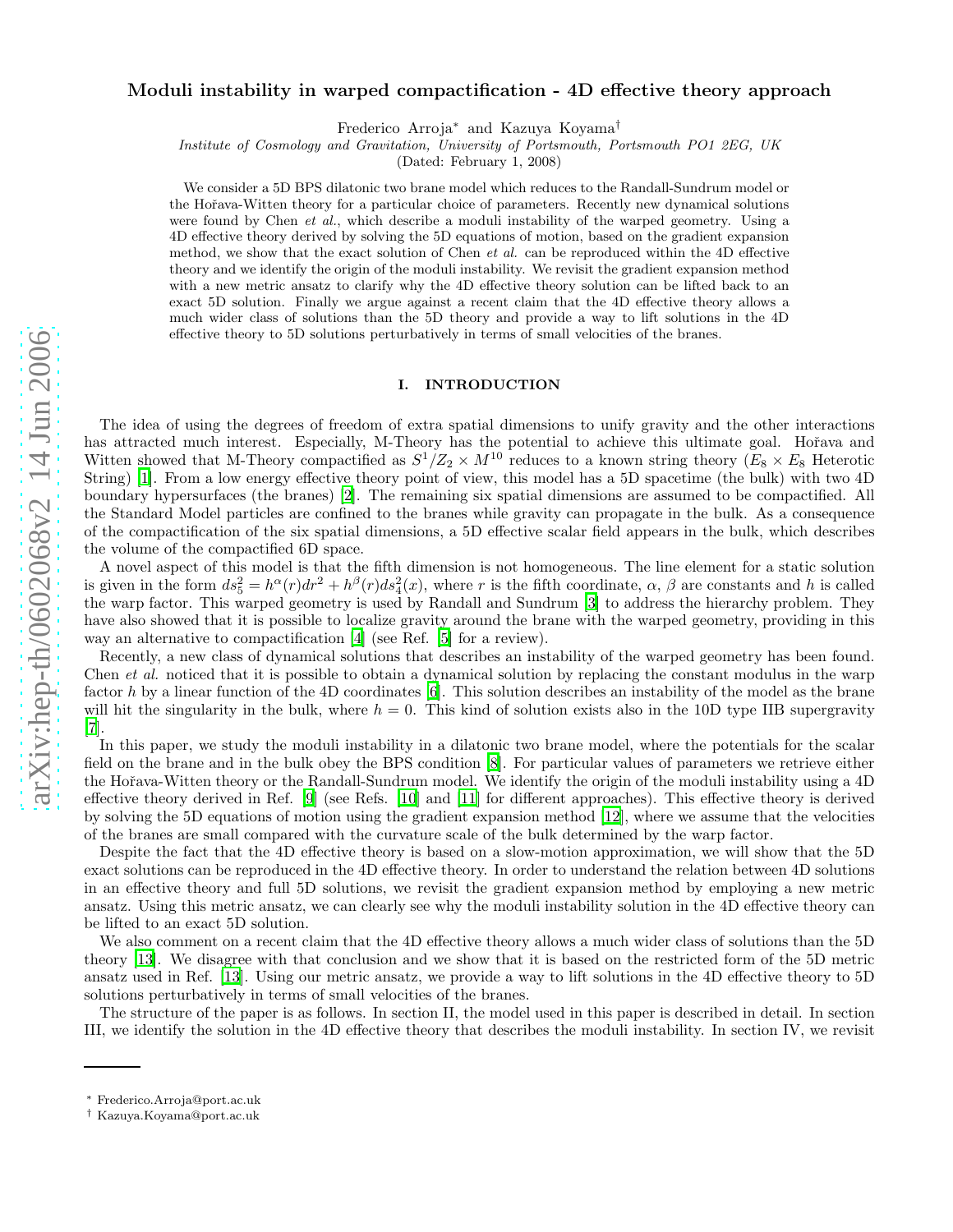the gradient expansion method to derive the 4D effective theory. We propose a new metric ansatz which is useful to relate 4D solutions in the effective theory to 5D solutions. Using this formalism we explain why the 4D solution for the moduli instability can be lifted to an exact 5D solution. In section V, we comment on the arguments against the 4D effective theory. Section VI is devoted to conclusions.

# II. THE MODEL

Our model consists of a 5D spacetime (bulk) filled with a scalar field. The fifth dimension is a compact space  $S<sup>1</sup>$ with a  $Z_2$  symmetry (i.e. identification  $r \to -r$ ) and will be parameterized by the coordinate  $r, -L \le r \le L$ . The bulk action takes the form

$$
S_{bulk} = \frac{1}{2\kappa_G^2} \int d^5x \sqrt{-g_5} \left[ {}^5R - \nabla_M \varphi \nabla^M \varphi + V_{bulk}(\varphi) \right],\tag{1}
$$

where  $\kappa_G$  denotes the 5D gravitational constant. Throughout this work latin indices can have values in  $\{r, t, x, y, z\}$ , while greek indices do not include the extra dimension coordinate  $r$ . The scalar field potential will be

$$
V_{bulk}(\varphi) = -\left(b^2 - \frac{2}{3}\right)e^{-2\sqrt{2}b\varphi}\sigma^2,\tag{2}
$$

where  $\sigma$  and b are the remaining parameters of this model. We can retrieve either the Randall-Sundrum model  $(b = 0)$ or the Hořava-Witten model  $(b = 1)$  according to the value of b. The orbifold  $S^1/Z_2$  has two fixed points, at  $r = 0$ and  $r = L$ , and we can put branes there. The branes' action is

$$
S_{branes} = S_+ + S_-, \tag{3}
$$

where  $S_+$  and  $S_-$  are the positive and negative tension brane action, respectively. They are given by

$$
S_{\pm} = \mp \frac{\sqrt{2}}{\kappa_G^2} \int d^4x \sqrt{-g_4} e^{-\sqrt{2}b\varphi} \sigma. \tag{4}
$$

<span id="page-1-0"></span>The action of our model is

$$
S_{total} = S_{bulk} + S_{branes}.\tag{5}
$$

### III. EXACT SOLUTIONS FOR MODULI INSTABILITY IN 4D EFFECTIVE THEORY

### A. The exact 5D solution

Exact static solutions for the equations of motion that result from [\(5\)](#page-1-0) were obtained in [\[8](#page-10-7)]. Recently, an interesting dynamical solution was found by Chen *et al.* [\[6](#page-10-5)]. They noticed that if we add a linear function of time to the warp factor of the solution of [\[8\]](#page-10-7), it would still be a solution of the equations of motion. Their exact 5D solution reads

<span id="page-1-1"></span>
$$
dS_5^2 = \left(h\tau - \frac{|r|}{l}\right)^{\frac{6b^2 - 2}{3b^2 + 1}} dr^2 + \left(h\tau - \frac{|r|}{l}\right)^{\frac{2}{3b^2 + 1}} \eta_{\mu\nu} dx^{\mu} dx^{\nu},\tag{6}
$$

$$
\varphi = \frac{3\sqrt{2}b}{3b^2 + 1} \ln \left( h\tau - \frac{|r|}{l} \right), \quad l = \frac{3}{3b^2 + 1} \frac{\sqrt{2}}{\sigma},\tag{7}
$$

where  $h$  is an arbitrary constant.

From the above equations we can read the scale factor of the positive tension brane  $(r = 0)$  as

<span id="page-1-2"></span>
$$
a_+^2(\tau) = (h\tau)^{\frac{2}{3b^2+1}},\tag{8}
$$

<span id="page-1-3"></span>and the scalar field as

$$
\varphi(r=0,\tau) = \frac{3\sqrt{2}b}{3b^2 + 1} \ln(h\tau). \tag{9}
$$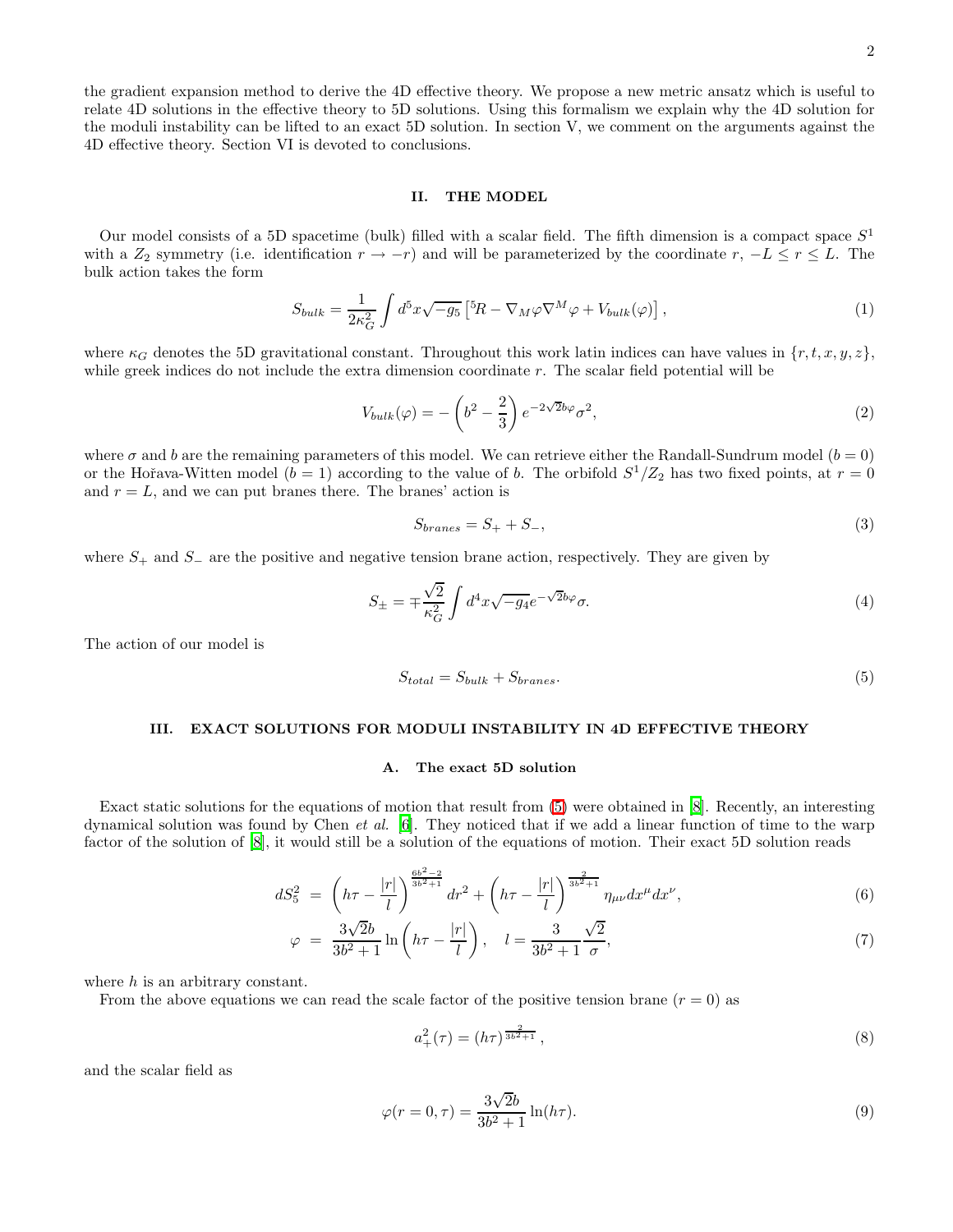<span id="page-2-4"></span>Let us choose  $h < 0$  and  $\tau < 0$ . In this case the proper distance between branes, the so-called radion, is decreasing according to

$$
\mathcal{R} = \int_0^L \left( h\tau - \frac{r}{l} \right)^{\frac{3b^2 - 1}{3b^2 + 1}} dr = l \frac{3b^2 + 1}{6b^2} (h\tau)^{\frac{6b^2}{3b^2 + 1}} \left[ 1 - \left( 1 - \frac{L/l}{h\tau} \right)^{\frac{6b^2}{3b^2 + 1}} \right].
$$
 (10)

When  $\tau \to -\infty$ ,  $\mathcal{R} \to L(h\tau)^{\frac{3b^2-1}{3b^2+1}}$  and for  $\tau = L/hl$ ,  $\mathcal{R} = l(3b^2+1)(L/l)^{\frac{6b^2}{3b^2+1}}/6b^2$ . Before the two branes collide, a curvature singularity will appear in the negative tension brane  $(r = L)$  at  $\tau = L/hl$ . This singularity will move towards the positive tension brane and will reach it at  $\tau = 0$ . This event represents the total annihilation of the spacetime.

It is useful to note that if we drop the modulus sign in [\(6\)](#page-1-1), the bulk spacetime is a static black brane or black hole solution depending on b, see [\[6\]](#page-10-5) for more details. If  $b = 1$ , there is a timelike curvature singularity at  $h\tau = |r|/l$ . From the static bulk point of view, the two branes are moving in this static bulk and the negative tension brane first hits the singularity. Even if the bulk spacetime is static, the existence of the branes, which gives the modulus sign for  $r$ , makes the spacetime truly time dependent.

Moduli instability is a serious problem for these types of model. In this work, we will try to understand it from a 4D effective theory viewpoint.

### B. The exact solutions in 4D effective theory

In [\[9](#page-10-8)], Kobayashi and Koyama applied the gradient expansion method to solve perturbatively the 5D equations of motion resulting from [\(5\)](#page-1-0). Their  $0^{th}$  order solution reads

<span id="page-2-5"></span>
$$
dS_5^2 = d(t)^2 e^{2\sqrt{2}b\phi(t)} dr^2 + \mathcal{F}(r,t)^{\frac{1}{3b^2}} h_{\mu\nu}(t) dx^{\mu} dx^{\nu}, \tag{11}
$$

<span id="page-2-0"></span>
$$
\varphi(r,t) = \frac{1}{\sqrt{2}b} \ln \mathcal{F}(r,t) + \phi(t), \quad \mathcal{F}(r,t) = 1 - \sqrt{2}b^2 d(t)\sigma|r|.
$$
\n(12)

The main result of the paper is a set of equations involving only four dimensional quantities that describe the dynamics of the unknown functions  $d(t)$ ,  $h_{\mu\nu}(t)$  and  $\phi(t)$ , appearing in Eqs. [\(11\)](#page-2-0) and [\(12\)](#page-2-0). It can be shown that their dynamical equations can be consistently deduced from the following action

$$
S_{eff} = \frac{l}{2\kappa_G^2} \int d^4x \sqrt{-h} e^{\sqrt{2}b\phi} \left[ \psi R(h) - \frac{3}{2(1+3b^2)} \frac{1}{1-\psi} \nabla_\alpha \psi \nabla^\alpha \psi - \psi \nabla_\alpha \phi \nabla^\alpha \phi \right],\tag{13}
$$

where here  $\nabla_{\alpha}$  means the covariant derivative with respect to  $h_{\mu\nu}$  and  $\psi = 1 - (1 - d)^{\frac{3b^2+1}{3b^2}}$ . This is the action we obtain if we substitute Eqs. [\(11\)](#page-2-0) and [\(12\)](#page-2-0) into [\(5\)](#page-1-0) and integrate over the extra dimension [\[10\]](#page-10-9).

<span id="page-2-3"></span>Performing the conformal transformation  $h_{\mu\nu} = e^{-\sqrt{2}b\phi} f_{\mu\nu}/\psi$  and defining new scalar fields as

$$
\psi = 1 - \tanh^2\left[\sqrt{\frac{1+3b^2}{6}}\Psi\right],\tag{14}
$$

$$
\phi = \frac{\Theta}{\sqrt{1+3b^2}} + \lambda \ln \psi, \quad \lambda \equiv -\frac{3}{\sqrt{2}} \frac{b}{3b^2+1},\tag{15}
$$

we arrive at the action in the Einstein frame

<span id="page-2-1"></span>
$$
S_E = \frac{l}{2\kappa_G^2} \int d^4x \sqrt{-f} \left[ R(f) - \Theta_{|\alpha} \Theta^{|\alpha} - \Psi_{|\alpha} \Psi^{|\alpha} \right]. \tag{16}
$$

<span id="page-2-2"></span>It is clear that the moduli fields have no potential and this is the origin of the instability. We are interested in cosmological solutions so we choose  $f_{\mu\nu}$  to be a flat FRW metric. The Einstein equations resulting from the action [\(16\)](#page-2-1) are

$$
\frac{a''}{a} = -\frac{1}{6} \left( \Psi'^2 + \Theta'^2 \right), \quad \left( \frac{a'}{a} \right)^2 = \frac{1}{6} \left( \Psi'^2 + \Theta'^2 \right). \tag{17}
$$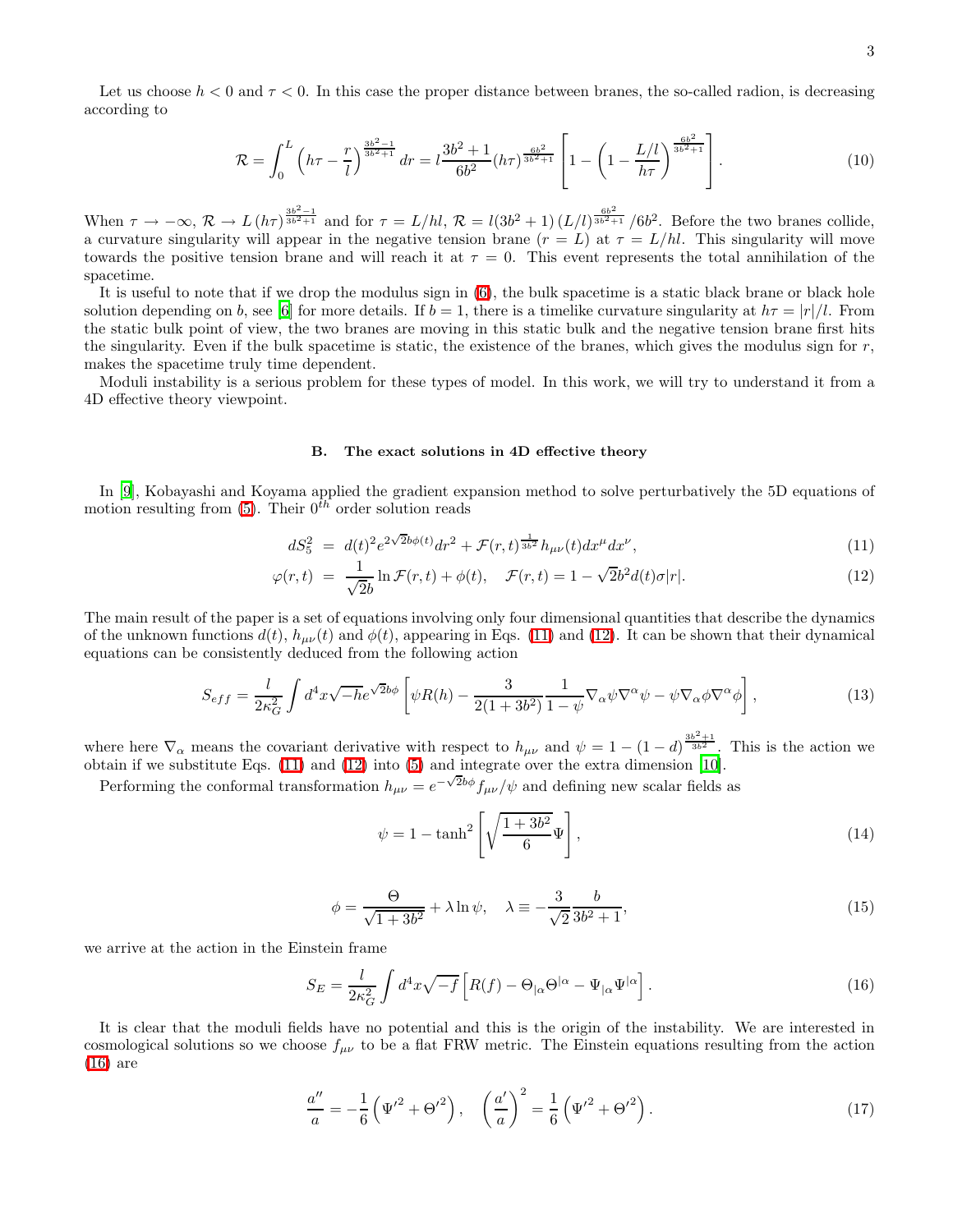and the equations of motion for the scalar fields are

<span id="page-3-0"></span>
$$
\Psi'' + 2\frac{a'}{a}\Psi' = 0, \quad \Theta'' + 2\frac{a'}{a}\Theta' = 0,
$$
\n(18)

where  $a(\tau)$  is the FRW scale factor and the prime denotes derivative with respect to the conformal time  $\tau$ . Equations [\(17,](#page-2-2)[18\)](#page-3-0) can be easily integrated to find

$$
\Psi(\tau) = \sqrt{\frac{6}{3b^2 + 1}} \alpha \ln a^2 + \gamma, \quad \Theta(\tau) = \sqrt{1 + 3b^2} \beta \ln a^2 + \delta, \quad a^2(\tau) = \xi \tau + \zeta,
$$
\n(19)

$$
\alpha^2 + \frac{(1+3b^2)^2}{6}\beta^2 = 1 + 3b^2,\tag{20}
$$

where  $\alpha$ ,  $\beta$ ,  $\gamma$ ,  $\delta$ ,  $\zeta$  and  $\xi$  are integration constants. The solutions for the fields in the original frame can be obtained as

$$
d(\tau) = 1 - \left[ \frac{(\mu \tau + \nu)^{2\alpha} - 1}{(\mu \tau + \nu)^{2\alpha} + 1} \right]^{\frac{6b^2}{3b^2 + 1}},
$$
\n(21)

$$
\phi(\tau) = \ln \left[ \frac{(\mu \tau + \nu)^{2\alpha \lambda(b) + \beta}}{\left[ (\mu \tau + \nu)^{2\alpha} + 1 \right]^{2\lambda(b)}} \right] + \varrho,
$$
\n(22)

where  $\lambda(b)$  is defined in Eq. [\(15\)](#page-2-3) and integration constants  $\mu$ ,  $\nu$ ,  $\rho$  are redefined from  $\xi$ ,  $\zeta$ ,  $\gamma$  and  $\delta$ . The radion is calculated as

$$
\mathcal{R}(\tau) = \frac{1}{\sqrt{2}b^2\sigma} d(\tau) e^{\sqrt{2}b\phi(\tau)},\tag{23}
$$

and the square of the scale factor on the positive tension brane is

$$
a_+^2(\tau) = \frac{e^{-\sqrt{2}b\phi(\tau)}}{\psi(\tau)} a^2(\tau).
$$
 (24)

We have found the remarkable fact that for a particular choice of the integration constants we can reproduce the exact solution found by Chen et al. described in the previous section. If we choose integration constants obeying the relations

$$
\alpha = \frac{1}{2}, \ \beta = -\lambda(b), \ \mu = \frac{2hl}{L}, \ \nu = -1,
$$
\n(25)

we get the same 4D quantities (scale factor and scalar field on the positive tension brane) and radion as the Chen et al. solution, Eqs. [\(8,](#page-1-2) [9,](#page-1-3) [10\)](#page-2-4).

For this solution, the scale factor in the Einstein frame is given by

$$
a^2(\tau) = \frac{2L}{l} \left( h\tau - \frac{L}{2l} \right). \tag{26}
$$

If we take  $h < 0, \tau < 0$ , this corresponds to a collapsing universe, due to the kinetic energy of the scalar fields. At  $\tau = L/2hl < 0$ , the universe in the Einstein frame reaches the Big-bang singularity. However, we should be careful to interpret this singularity. In fact, in the original 5D theory,  $\tau = L/2hl$  does not correspond to any kind of singularity. In 5D theory, the negative tension brane hits the singularity at  $\tau = L/hl$  and the positive tension brane hits the singularity at  $\tau = 0$ . In fact at  $\tau = L/2hl$ ,  $\psi = 0$  and so the conformal transformation becomes singular and the Einstein frame metric loses physical meaning.

# IV. GRADIENT EXPANSION METHOD WITH A NEW METRIC ANSATZ

In the previous section, we found that the exact solution derived in  $[6]$  can be reproduced from the  $0^{th}$  order of the perturbative method. In this section, we will revisit the gradient expansion method which is used to derive the effective theory to clarify the reason why the exact solution derived in [\[6](#page-10-5)] can be reproduced within the 4D effective theory.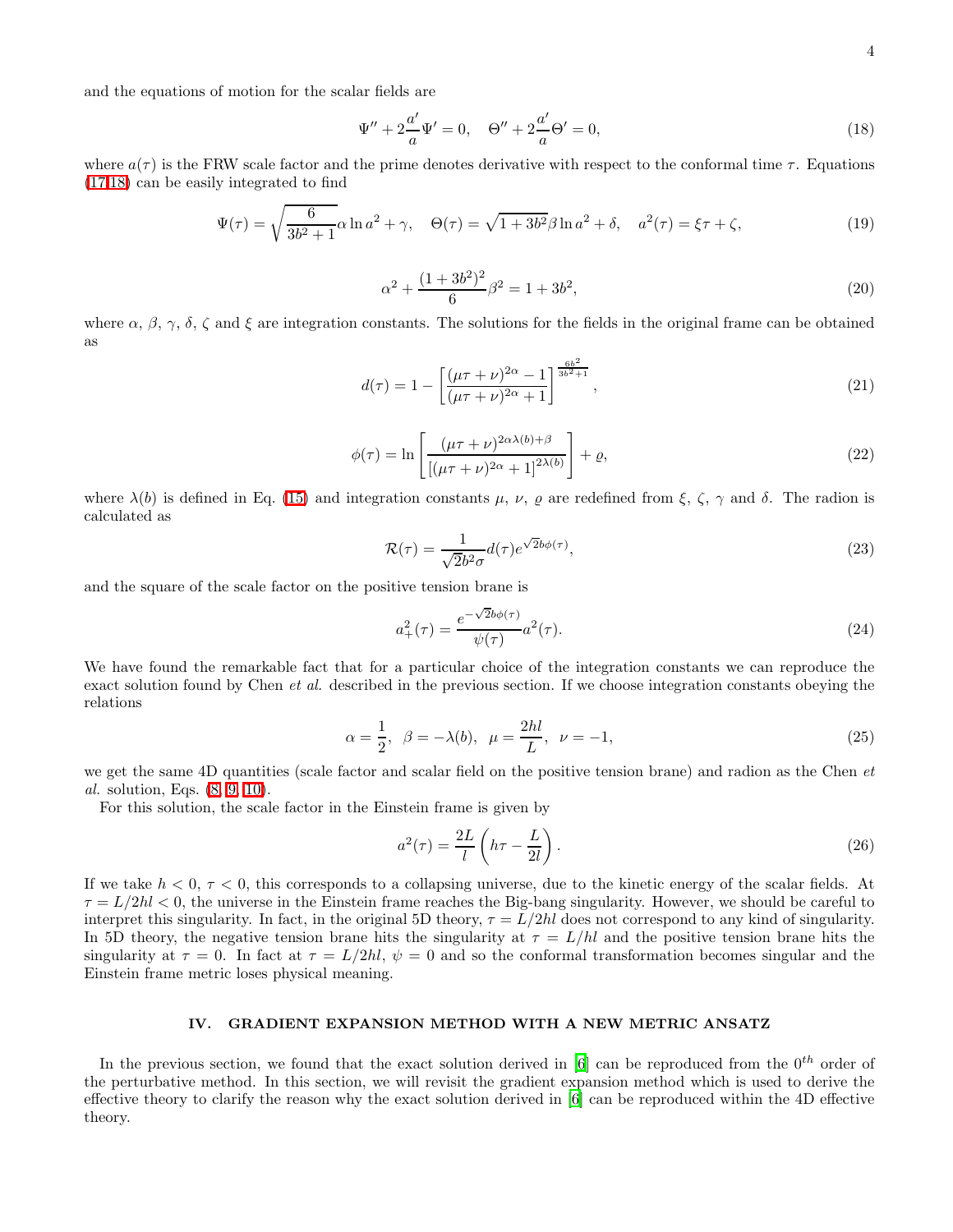#### A. 5D Equations

In this subsection we study the 5D equations of motion. From the action [\(5\)](#page-1-0) we derive the Einstein's equations

$$
{}^{5}G_{AB} = \nabla_{A}\varphi\nabla_{B}\varphi + \frac{1}{2}g_{AB}\left[-\nabla^{C}\varphi\nabla_{C}\varphi + V_{bulk}(\varphi)\right] +\sqrt{2}\sigma\left[-\frac{\sqrt{g_{4}}}{\sqrt{g_{5}}}g_{\mu\nu}\delta^{\mu}_{A}\delta^{\nu}_{B}e^{-\sqrt{2}b\varphi}\delta(r) + \frac{\sqrt{g_{4}}}{\sqrt{g_{5}}}g_{\mu\nu}\delta^{\mu}_{A}\delta^{\nu}_{B}e^{-\sqrt{2}b\varphi}\delta(r-L)\right].
$$
\n(27)

Assuming that the 5D line element has the form

$$
dS_5^2 = g_{AB}(X)dX^AdX^B = g_{rr}(x,r)dr^2 + g_{\mu\nu}(x,r)dx^{\mu}dx^{\nu},
$$
\n(28)

(x dependence means dependence of all the other coordinates  $\{x, y, z, t\}$ , except the extra dimension r) we can extract the junction conditions for the metric tensor from Einstein's equation,

<span id="page-4-2"></span>
$$
\sqrt{g^{rr}} \left( K^{\mu}_{\nu} - \delta^{\mu}_{\nu} K \right) \Big|_{\substack{r=0^{+} \\ r=L^{-}}} = \mp \frac{1}{\sqrt{2}} \sigma e^{-\sqrt{2}b\varphi} \delta^{\mu}_{\nu} \Big|_{\substack{r=0^{+} \\ r=L^{-}}} , \tag{29}
$$

where the extrinsic curvature  $K_{\mu\nu}$  is defined by  $K_{\mu\nu} = -\frac{1}{2}\partial_r g_{\mu\nu}$ . The scalar field equation of motion is

$$
\Box \varphi + \sqrt{2}b \left( b^2 - \frac{2}{3} \right) \sigma^2 e^{-2\sqrt{2}b\varphi} = -2b\sigma \left[ \sqrt{g^{rr}} e^{-\sqrt{2}b\varphi} \delta(r) - \sqrt{g^{rr}} e^{-\sqrt{2}b\varphi} \delta(r - L) \right],\tag{30}
$$

and so the junction conditions for the scalar field are

<span id="page-4-1"></span><span id="page-4-0"></span>
$$
\sqrt{g^{rr}} \partial_r \varphi \bigg|_{\substack{r=0^+\\r=L^-}} = \mp b\sigma e^{-\sqrt{2}b\varphi} \bigg|_{\substack{r=0^+\\r=L^-}}.
$$
\n(31)

In order to proceed we shall assume that the 5D line element has further symmetries, described by

$$
dS_5^2 = e^{2\sqrt{2}b\tilde{\varphi}(x,r)} H^{\frac{6b^2-2}{3b^2+1}}(x,r)dr^2 + H^{\frac{2}{3b^2+1}}(x,r)\tilde{g}_{\mu\nu}dx^{\mu}dx^{\nu}, \quad H(x,r) = C(x) - \frac{r}{l}.
$$
 (32)

In this section, we will assume that the position of the second brane is  $r = L = l$ . For the scalar field we will assume the form

$$
\varphi(x,r) = \frac{3\sqrt{2}b}{3b^2 + 1} \ln H + \tilde{\varphi}(x,r). \tag{33}
$$

This metric ansatz is inspired by the time dependent solution  $(6,7)$  of Chen *et al.* [\[6](#page-10-5)]. Their solution was found by replacing the modulus parameter in the static solution by a linear function of time. In the same manner, we introduce an x dependence in H through the modulus parameter  $C(x)$  in a covariant way. We also introduce the function  $\tilde{\varphi}$ for the scalar field moduli. In order to satisfy the junction conditions [\(31\)](#page-4-0) we must have the exponential factor in the  $g_{rr}$  metric component. The tensor  $\tilde{g}_{\mu\nu}$  is left completely general.

<span id="page-4-3"></span>After some mathematical manipulations of the Einstein equations we obtain

$$
\frac{1}{l}e^{-2\sqrt{2}b\tilde{\varphi}}H^{\frac{-9b^2+1}{3b^2+1}}\left(\frac{3b^2-5}{3b^2+1}\tilde{K}^{\mu}_{\nu}-\frac{1}{3b^2+1}\delta^{\mu}_{\nu}\tilde{K}\right)+e^{-2\sqrt{2}b\tilde{\varphi}}H^{\frac{-6b^2+2}{3b^2+1}}\left(\tilde{K}^{\mu}_{\nu,r}-\tilde{K}\tilde{K}^{\mu}_{\nu}\right) -\sqrt{2}be^{-2\sqrt{2}b\tilde{\varphi}}H^{\frac{-3b^2+1}{3b^2+1}}\tilde{\varphi}_{,r}\left(\frac{1/l}{3b^2+1}H^{\frac{-6b^2}{3b^2+1}}\delta^{\mu}_{\nu}+H^{\frac{-3b^2+1}{3b^2+1}}\tilde{K}^{\mu}_{\nu}\right)-H^{\frac{-3b^2-3}{3b^2+1}}\left(C^{\mu}_{\vert\nu}+\frac{1}{3b^2+1}C^{\vert\alpha}_{\vert\alpha}\delta^{\mu}_{\nu}\right) -H^{-\frac{2}{3b^2+1}}\left[\sqrt{2}b\tilde{\varphi}^{\vert\mu}_{\vert\nu}+\left(2b^2+1\right)\tilde{\varphi}^{\vert\mu}\tilde{\varphi}_{\vert\nu}\right]-\frac{\sqrt{2}b}{3b^2+1}H^{\frac{-3b^2-3}{3b^2+1}}\left[\left(3b^2+1\right)\left(\tilde{\varphi}^{\vert\mu}C_{\vert\nu}+\tilde{\varphi}_{\vert\nu}C^{\vert\mu}\right)+\tilde{\varphi}^{\vert\alpha}C_{\vert\alpha}\delta^{\mu}_{\nu}\right] +H^{-\frac{2}{3b^2+1}}R^{\mu}_{\nu}(\tilde{g})=0,
$$
\n(34)

$$
\frac{1}{l} \frac{3b^2 - 3}{3b^2 + 1} e^{-2\sqrt{2}b\tilde{\varphi}} H^{\frac{-9b^2 + 1}{3b^2 + 1}} \tilde{K} + e^{-2\sqrt{2}b\tilde{\varphi}} H^{\frac{-6b^2 + 2}{3b^2 + 1}} \left( \tilde{K}_{,r} - \tilde{K}^{\alpha\beta} \tilde{K}_{\alpha\beta} \right)
$$
  
+ 
$$
e^{-2\sqrt{2}b\tilde{\varphi}} H^{\frac{-6b^2 + 2}{3b^2 + 1}} \tilde{\varphi}_{,r} \left( \frac{1}{l} \frac{2\sqrt{2}b}{3b^2 + 1} H^{-1} - \sqrt{2}b\tilde{K} - \tilde{\varphi}_{,r} \right)
$$

$$
- H^{\frac{-3b^2 - 3}{3b^2 + 1}} \left( \frac{3b^2 - 1}{3b^2 + 1} C_{|\alpha}^{|\alpha} + \frac{6\sqrt{2}b^3}{3b^2 + 1} \tilde{\varphi}^{|\alpha} C_{|\alpha} \right) - \sqrt{2}b H^{-\frac{2}{3b^2 + 1}} \left( \tilde{\varphi}|_{\alpha}^{|\alpha} + \sqrt{2}b\tilde{\varphi}^{|\alpha} \tilde{\varphi}_{|\alpha} \right) = 0,
$$
(35)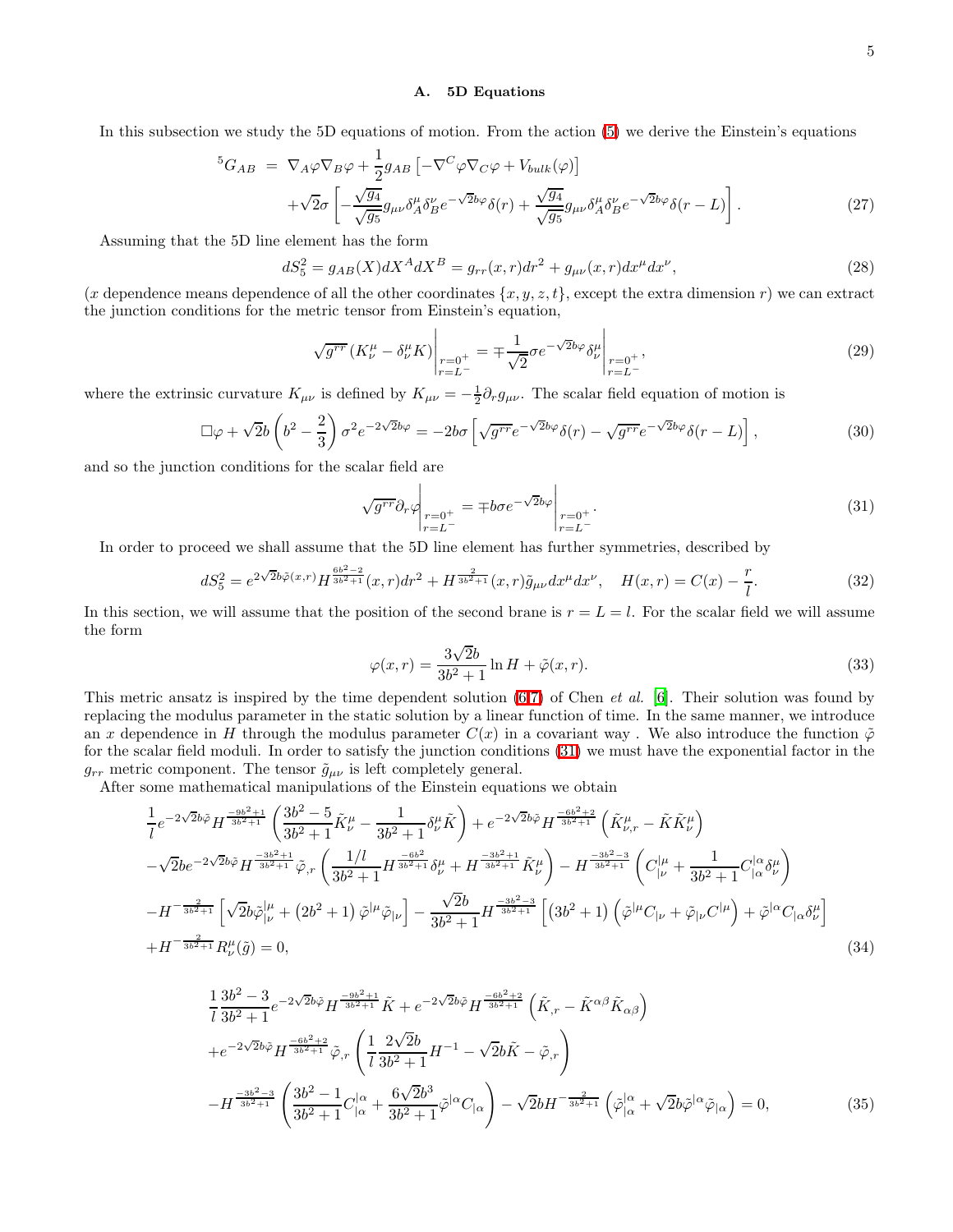$$
\tilde{K}^{\alpha}_{\beta|\alpha} - \tilde{K}_{|\beta} + \sqrt{2}b\left(\tilde{\varphi}_{|\beta}\tilde{K} - \tilde{\varphi}_{|\alpha}\tilde{K}^{\alpha}_{\beta}\right) + H^{-1}\left(\frac{3b^2 - 2}{3b^2 + 1}C_{|\beta}\tilde{K} - \frac{3b^2 - 5}{3b^2 + 1}C_{|\alpha}\tilde{K}^{\alpha}_{\beta}\right)
$$
\n
$$
= -\tilde{\varphi}_{,r}\left(\frac{3\sqrt{2}b}{3b^2 + 1}H^{-1}C_{|\beta} + \tilde{\varphi}_{|\beta}\right),\tag{36}
$$

where  $\tilde{K}_{\mu\nu}$  is defined like  $\tilde{K}_{\mu\nu} = -\frac{1}{2} \partial_r \tilde{g}_{\mu\nu}$ ,  $\tilde{K}$  is the trace of  $\tilde{K}_{\mu\nu}$ ,  $\alpha$  denotes covariant derivative with respect to  $\tilde{g}_{\mu\nu}$ and  $R_{\mu\nu}(\tilde{g})$  is the Ricci tensor of  $\tilde{g}_{\mu\nu}$ . Equation [\(30\)](#page-4-1) transforms into

$$
e^{-2\sqrt{2}b\tilde{\varphi}}H^{\frac{-3b^2+5}{3b^2+1}}\left[\tilde{\varphi}_{,rr} - \sqrt{2}b\left(\tilde{\varphi}_{,r}\right)^2 - \tilde{\varphi}_{,r}\tilde{K} + \frac{1}{l}\frac{1}{3b^2+1}H^{-1}\left(3\sqrt{2}b\tilde{K} + \left(9b^2-5\right)\tilde{\varphi}_{,r}\right)\right]
$$

$$
+H\tilde{\varphi}|_{\alpha}^{|\alpha} + \frac{3\sqrt{2}b}{3b^2+1}C_{|\alpha}^{|\alpha} + \sqrt{2}bH\tilde{\varphi}_{|\alpha}\tilde{\varphi}^{|\alpha} + \frac{9b^2+1}{3b^2+1}\tilde{\varphi}_{|\alpha}C^{|\alpha} = 0.
$$
(37)

<span id="page-5-2"></span>With this particular ansatz the junction conditions [\(29,](#page-4-2)[31\)](#page-4-0) are significantly simplified and read

$$
\left[\tilde{K}_{\nu}^{\mu}\right]_{\substack{r=0^{+} \\ r=l^{-}}} = 0,\tag{38}
$$

$$
[\tilde{\varphi}_{,r}]\Big|_{\substack{r=0^+\\r=l^-}} = 0.\tag{39}
$$

It is impossible to solve these equations in general, so in the next section, we will solve them using the gradient expansion method up to first order in the perturbations.

# B. The gradient expansion

# <span id="page-5-3"></span>1. The approximation

In order to use perturbation theory to solve a system of differential equations we need to identify the characteristic scale of the different terms involved in the equations and then see if there is a small parameter.

The derivatives along the extra dimension of the conformal metric  $\tilde{g}_{\mu\nu}$  as well as the derivative of  $\tilde{\varphi}$  are of order  $1/l$ . We assume that variations along the branes' coordinates are small in comparison with  $1/l$ . This implies that the radion changes slowly or that the speed of the branes is small. More precisely, our small parameters will be

$$
l^2 \partial_x^2 (\dots) \ll 1 \quad \text{and} \quad (l \partial_x \dots)^2 \ll 1,
$$
\n
$$
(40)
$$

where  $\ldots$  represents the conformal metric functions, C or  $\tilde{\varphi}$ .

As in the usual perturbation method, we expand the unknown functions in a series

$$
\tilde{g}_{\mu\nu}(r,x) = \tilde{g}_{\mu\nu}(r,x) + \tilde{g}_{\mu\nu}(r,x) + \cdots,
$$
\n(41)

<span id="page-5-1"></span>
$$
\tilde{\varphi}(r,x) = \stackrel{(0)}{\tilde{\varphi}}(r,x) + \stackrel{(1)}{\tilde{\varphi}}(r,x) + \cdots.
$$
\n(42)

<span id="page-5-0"></span>We impose the boundary conditions at the position of the positive tension brane

$$
\stackrel{(n)}{\tilde{g}}_{\mu\nu} (r = 0, x) = 0, \text{ for all } n > 0,
$$
\n(43)

$$
\stackrel{(n)}{\tilde{\varphi}}(r=0,x) = 0, \text{ for all } n > 0.
$$
\n(44)

Other quantities are naturally expanded as

$$
\tilde{K}_{\mu\nu} = \tilde{K}_{\mu\nu} + \tilde{K}_{\mu\nu} + \cdots \tag{45}
$$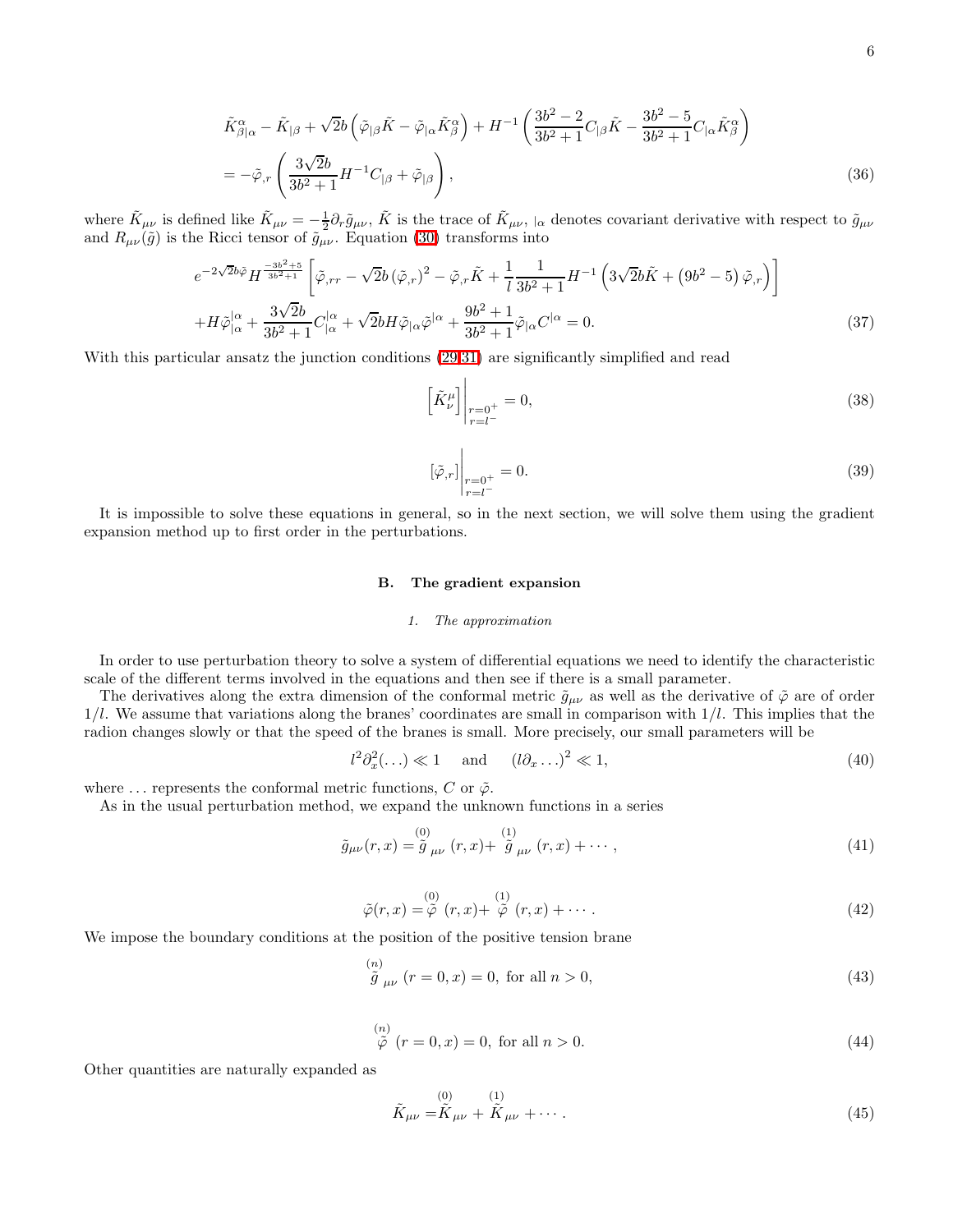# 2.  $0^{th}$  Order (Background geometry)

The  $0^{th}$  order system can be easily integrated with respect to the extra dimension coordinate r to get the particular solution

$$
\stackrel{(0)}{\tilde{g}_{\mu\nu}}(r,x) = \stackrel{(0)}{\tilde{g}_{\mu\nu}}(x),\tag{46}
$$

$$
\stackrel{(0)}{\tilde{\varphi}}(r,x) = \stackrel{(0)}{\tilde{\varphi}}(x). \tag{47}
$$

This solution clearly satisfies the  $0^{th}\mbox{order}$  junction conditions.

3. 
$$
1^{st}
$$
 Order

At  $1^{st}$  order the evolution equations are

<span id="page-6-0"></span>
$$
\frac{1}{l}e^{-2\sqrt{2}b\stackrel{(0)}{\varphi}}H^{-\frac{9b^2+1}{3b^2+1}}\left(\frac{3b^2-5}{3b^2+1}\stackrel{(1)}{\tilde{K}}_{\nu}^{\mu}-\frac{1}{3b^2+1}\delta_{\nu}^{\mu}\stackrel{(1)}{\tilde{K}}\right)+e^{-2\sqrt{2}b\stackrel{(0)}{\varphi}}H^{\frac{-6b^2+2}{3b^2+1}}\stackrel{(1)}{\tilde{K}}_{\nu,r}^{\mu}-\frac{\sqrt{2}b}{l}\frac{1}{3b^2+1}e^{-2\sqrt{2}b\stackrel{(0)}{\varphi}}H^{\frac{-9b^2+1}{3b^2+1}}\tilde{\varphi}_{,r}\delta_{\nu}^{\mu}
$$
\n
$$
-H^{\frac{-3b^2-3}{3b^2+1}}\left(C_{|\nu}^{|\mu}+\frac{1}{3b^2+1}C_{|\alpha}^{|\alpha}\delta_{\nu}^{\mu}\right)-H^{-\frac{2}{3b^2+1}}\left[\sqrt{2}b\stackrel{(0)}{\varphi}{}_{|\nu}^{|\mu}+(2b^2+1)\stackrel{(0)}{\varphi}{}^{|\mu}\hat{\varphi}_{|\nu}\right]
$$
\n
$$
-\frac{\sqrt{2}b}{3b^2+1}H^{\frac{-3b^2-3}{3b^2+1}}\left[\left(3b^2+1\right)\left(\stackrel{(0)}{\varphi}{}^{|\mu}C_{|\nu}+\stackrel{(0)}{\varphi}_{|\nu}C^{|\mu}\right)+\stackrel{(0)}{\varphi}{}^{|\alpha}C_{|\alpha}\delta_{\nu}^{\mu}\right]+H^{-\frac{2}{3b^2+1}}R_{\nu}^{\mu}\left(\stackrel{(0)}{\tilde{g}}\right)=0,\tag{48}
$$

<span id="page-6-1"></span>
$$
\frac{1}{l}\frac{3b^2-3}{3b^2+1}e^{-2\sqrt{2}b\stackrel{(0)}{\varphi}}H^{\frac{-9b^2+1}{3b^2+1}}\stackrel{(1)}{\tilde{K}}+e^{-2\sqrt{2}b\stackrel{(0)}{\varphi}}H^{\frac{-6b^2+2}{3b^2+1}}\stackrel{(1)}{\tilde{K}},r+\frac{1}{l}\frac{2\sqrt{2}b}{3b^2+1}e^{-2\sqrt{2}b\stackrel{(0)}{\varphi}}H^{\frac{-9b^2+1}{3b^2+1}}\stackrel{(1)}{\tilde{\varphi},r}
$$

$$
-H^{\frac{-3b^2-3}{3b^2+1}}\left(\frac{3b^2-1}{3b^2+1}C_{|\alpha}^{|\alpha}+\frac{6\sqrt{2}b^3}{3b^2+1}\stackrel{(1)}{\varphi^{|\alpha}}C_{|\alpha}\right)-\sqrt{2}bH^{-\frac{2}{3b^2+1}}\left(\stackrel{(0)}{\varphi^{|\alpha}_{|\alpha}}+\sqrt{2}b\stackrel{(0)}{\varphi^{|\alpha}\varphi_{|\alpha}}\right)=0,
$$
(49)

<span id="page-6-2"></span>
$$
e^{-2\sqrt{2}b\stackrel{(0)}{\varphi}}H^{-\frac{3b^2+5}{3b^2+1}}\left[\stackrel{(1)}{\varphi}_{,rr}+\frac{1}{l}\frac{1}{3b^2+1}H^{-1}\left(3\sqrt{2}b\stackrel{(1)}{\tilde{K}}+(9b^2-5)\stackrel{(1)}{\tilde{\varphi}_{,r}}\right)\right]
$$
  
+
$$
H\stackrel{(0)}{\varphi|_{\alpha}^{\alpha}}+\frac{3\sqrt{2}b}{3b^2+1}C_{|\alpha}^{|\alpha}+\sqrt{2}bH\stackrel{(0)}{\tilde{\varphi}_{|\alpha}^{\beta}}\stackrel{(0)}{\varphi_{|\alpha}^{\beta}}+\frac{9b^2+1}{3b^2+1}\stackrel{(0)}{\tilde{\varphi}_{|\alpha}^{\beta}}C^{|\alpha}=0.
$$
 (50)

<span id="page-6-5"></span><span id="page-6-3"></span>The junction conditions at this order are

$$
\begin{bmatrix} (1) \\ \tilde{K}^{\mu}_{\nu} \\ \end{bmatrix} \bigg|_{\substack{r=0^{+} \\ r=l^{-}}} = 0,\tag{51}
$$

$$
\begin{bmatrix} \begin{bmatrix} 1\\ \tilde{\varphi}, r \end{bmatrix} \Big|_{\substack{r=0^+\\ r=t^-}} = 0. \end{bmatrix} \tag{52}
$$

In the preceding equations all the indices are raised with the zeroth order metric. Combining the trace of equation [\(48\)](#page-6-0) with equation [\(49\)](#page-6-1) we obtain

<span id="page-6-4"></span>
$$
\frac{1}{l}e^{-2\sqrt{2}b\stackrel{(0)}{\tilde{\varphi}}}\stackrel{(1)}{\tilde{K}}=-\left(C_{|\alpha}^{|\alpha}+\sqrt{2}bC_{|\alpha}\stackrel{(0)}{\tilde{\varphi}}^{|\alpha}\right)H^{\frac{6b^2-4}{3b^2+1}}+\frac{3b^2+1}{6}\left[R\left(\stackrel{(0)}{\tilde{g}}\right)-\stackrel{(0)}{\tilde{\varphi}_{|\alpha}\tilde{\varphi}}^{(0)}\right]H^{\frac{9b^2-3}{3b^2+1}}-\frac{\sqrt{2}b}{l}e^{-2\sqrt{2}b\stackrel{(0)}{\tilde{\varphi}}}\stackrel{(1)}{\tilde{\varphi},r}.\tag{53}
$$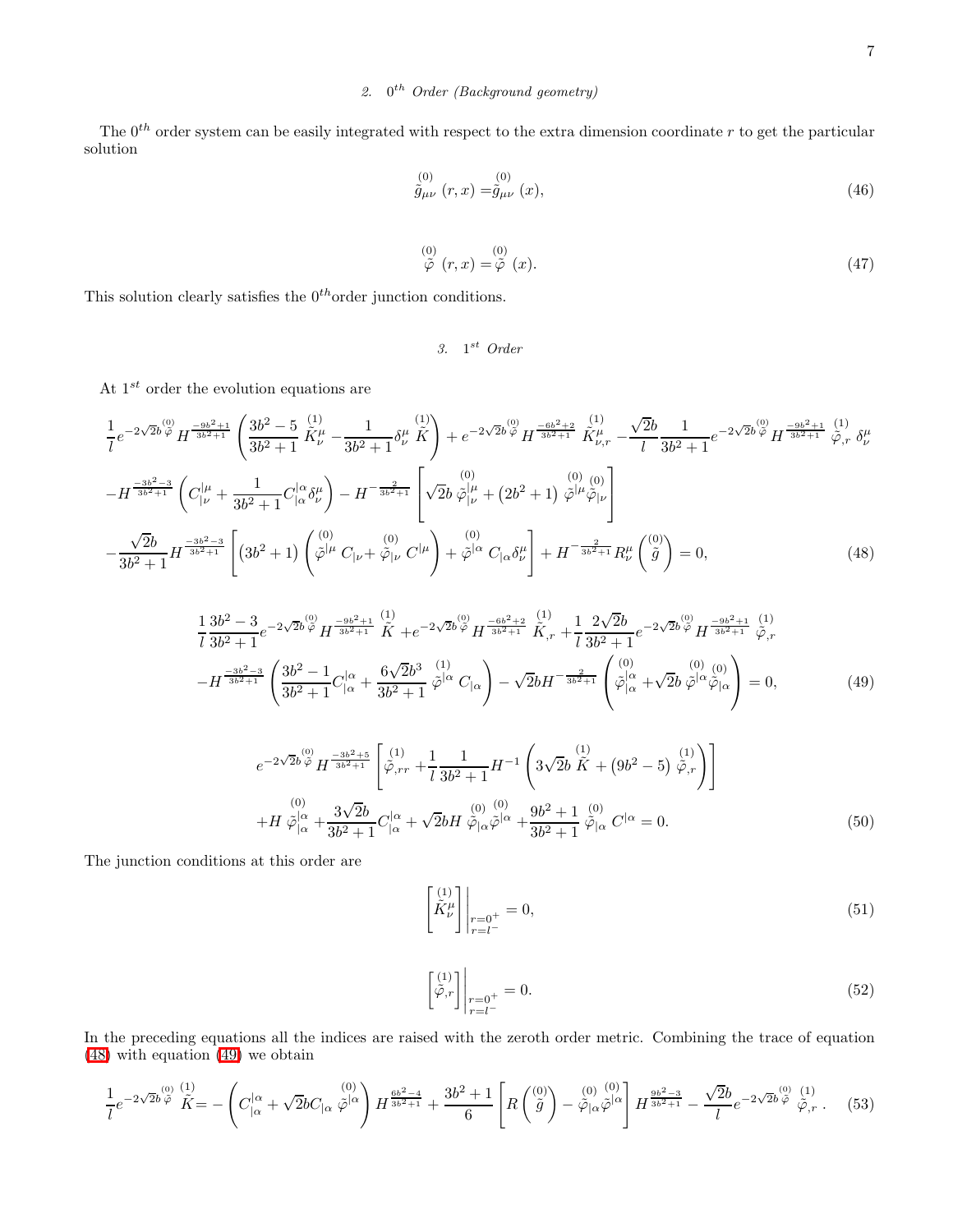Imposing the junction conditions [\(51,](#page-6-2)[52\)](#page-6-3) we get

$$
\tilde{R}\begin{pmatrix}^{(0)} \\ \tilde{g} \end{pmatrix} = \tilde{\varphi}_{|\alpha}^{(0)} \tilde{\varphi}^{|\alpha},\tag{54}
$$

and the equation of motion for the 4D effective scalar field

$$
C_{|\alpha}^{|\alpha} + \sqrt{2}bC_{|\alpha}\tilde{\varphi}^{|\alpha} = 0.
$$
\n(55)

<span id="page-7-1"></span>Equation [\(53\)](#page-6-4) now reads

$$
\stackrel{(1)}{\tilde{K}} = -\sqrt{2}b \stackrel{(1)}{\tilde{\varphi},r}.
$$
\n(56)

Using the decomposition of  $\tilde{K}^{\mu}_{\nu}$  in (1)

<span id="page-7-3"></span>
$$
\stackrel{(1)}{K}\stackrel{(1)}{\nu} = \stackrel{(1)}{\Sigma}\stackrel{(1)}{\nu} + \frac{1}{4}\delta^{\mu}_{\nu}\stackrel{(1)}{\tilde{K}},\tag{57}
$$

equation [\(48\)](#page-6-0) can be easily integrated to find

$$
e^{-2\sqrt{2}b\frac{^{(0)}}{\varphi}}H^{-\frac{3b^{2}-5}{3b^{2}+1}}\tilde{\Sigma}_{\nu}^{\mu} = \left[ \left( C_{|\nu}^{(0)}\tilde{\varphi}^{|\mu} + C^{|\mu}\tilde{\varphi}^{|\nu} \right) \right) r - \left( R_{\nu}^{\mu} \left( \tilde{g} \right) - \sqrt{2}b\,\tilde{\varphi}^{|\mu}_{|\nu} - (2b^{2}+1)\,\tilde{\varphi}^{(0)}_{|\nu}\tilde{\varphi}^{|\mu} \right) \left( Cr - \frac{r^{2}}{2l} \right) \right]_{traceless} + \chi_{\nu}^{\mu}(x), \tag{58}
$$

where  $\chi^{\mu}_{\nu}(x)$  is an integration constant and the subscript  $[$   $]$ <sub>traceless</sub> means the traceless</sub> part of the quantity between square brackets. In terms of  $\tilde{\Sigma}_{\nu}^{\mu}$ , the junction conditions [\(51\)](#page-6-2) are

<span id="page-7-0"></span>
$$
\begin{bmatrix} (1) \\ \tilde{\Sigma}^{\mu}_{\nu} \\ r = 0^+ \end{bmatrix} \Big|_{\substack{r=0^+ \\ r=l^-}} = 0. \tag{59}
$$

From the previous junction conditions [\(59\)](#page-7-0) we can obtain the 4D effective equations of motion

$$
\tilde{R}^{\mu}_{\nu} \begin{pmatrix} 0 \\ \tilde{g} \end{pmatrix} = \left( C - \frac{1}{2} \right)^{-1} \left[ C_{|\nu}^{|\mu} + \frac{1}{4} \delta^{\mu}_{\nu} C_{|\alpha}^{|\alpha} + \sqrt{2} b \left( C_{|\nu} \stackrel{(0)}{\tilde{\varphi}}^{|\mu} + C_{|\mu} \stackrel{(0)}{\tilde{\varphi}}^{|\nu} \right) \right] + \sqrt{2} b \left( \stackrel{(0)}{\tilde{\varphi}}^{|\mu}_{|\nu} - \frac{1}{4} \delta^{\mu}_{\nu} \stackrel{(0)}{\tilde{\varphi}}^{|\alpha}_{|\alpha} \right)
$$
\n
$$
+ \left( 2b^2 + 1 \right) \stackrel{(0)}{\tilde{\varphi}}^{|\nu}_{|\nu} \tilde{\varphi}^{|\mu} - \frac{b^2}{2} \delta^{\mu}_{\nu} \stackrel{(0)}{\tilde{\varphi}}^{|\alpha}_{|\alpha} \tilde{\varphi}^{|\alpha}, \tag{60}
$$

and

<span id="page-7-2"></span>
$$
\chi_{\nu}^{\mu}(x) = 0. \tag{61}
$$

Combining equation [\(56\)](#page-7-1) with the scalar field equation [\(50\)](#page-6-5) and integrating it once with respect to the extra dimension, we get (after using the previous equations of motion to simplify the result)

$$
e^{-2\sqrt{2}b\,\tilde{\varphi}}H^{\frac{-3b^2+5}{3b^2+1}}\,\tilde{\varphi}_{,r} = -\left(Cr - \frac{r^2}{2l}\right)\begin{pmatrix}^{(0)} \\ \tilde{\varphi}|_{\alpha}^{|\alpha} + \sqrt{2}b\,\tilde{\varphi}_{|\alpha}\tilde{\varphi}^{|\alpha} \\^{(\alpha)} + \sqrt{2}b\,\tilde{\varphi}_{|\alpha}\tilde{\varphi}^{|\alpha} \end{pmatrix} - \tilde{\varphi}^{|\alpha}C_{|\alpha}r + \Xi(x),\tag{62}
$$

where  $\Xi(x)$  is just an integration constant.

The junction conditions [\(52\)](#page-6-3) give

$$
\Xi(x) = 0 \tag{63}
$$

and the equation of motion for the second 4D effective scalar field

$$
\tilde{\varphi}|_{\alpha}^{(0)} + \sqrt{2}b \tilde{\varphi}_{|\alpha} \tilde{\varphi}^{|\alpha} = -\left(C - \frac{1}{2}\right)^{-1} \tilde{\varphi}^{|\alpha|} C_{|\alpha}.
$$
\n(64)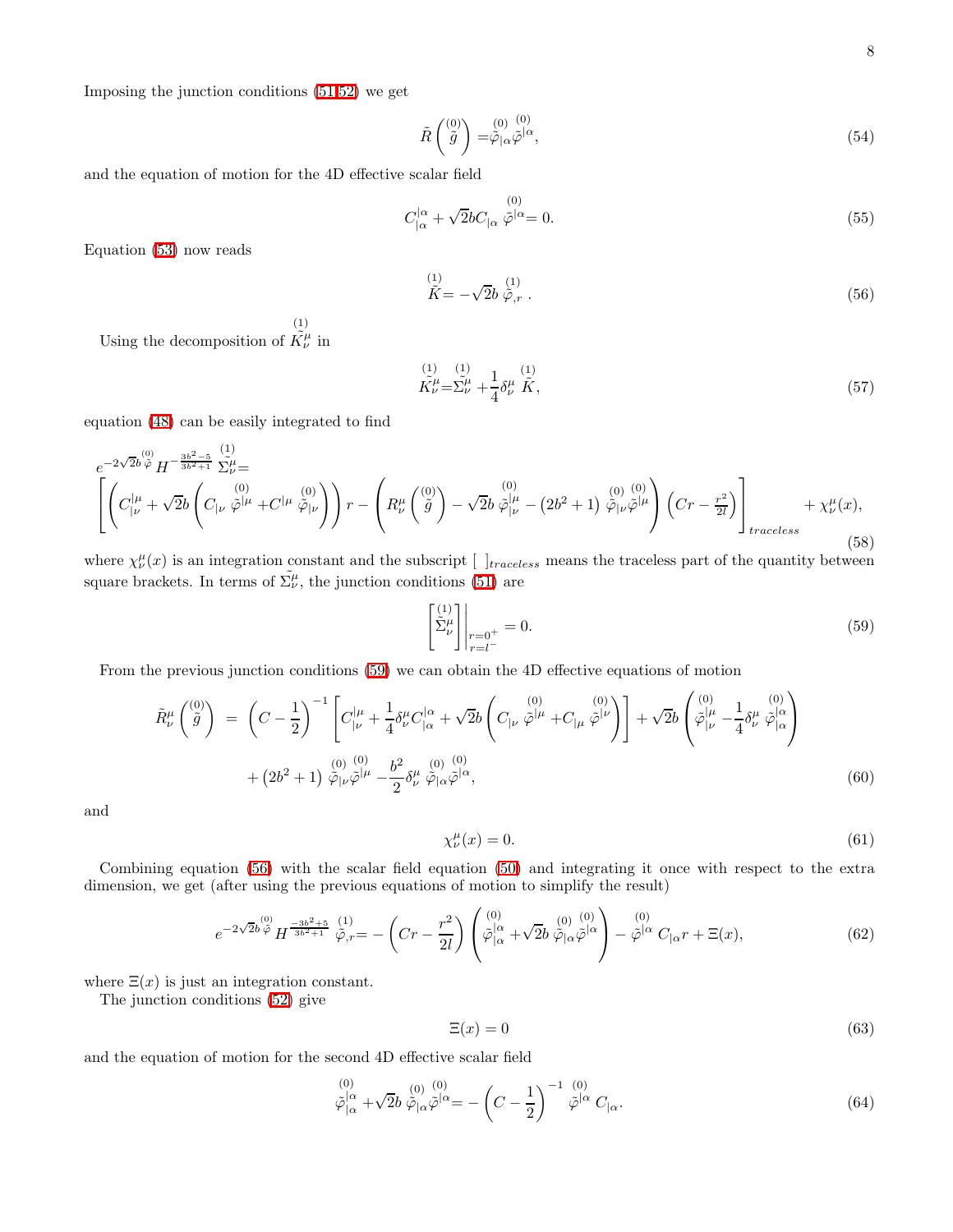### C. The 4D Effective theory

<span id="page-8-2"></span>The 4D effective equations of motion are summarized as

$$
\tilde{R}^{\mu}_{\nu}\begin{pmatrix} (0) \\ \tilde{g} \end{pmatrix} = \left(C - \frac{1}{2}\right)^{-1} \left[C_{|\nu}^{|\mu} + \frac{1}{4} \delta^{\mu}_{\nu} C_{|\alpha}^{|\alpha} + \sqrt{2}b \left(C_{|\nu} \stackrel{(0)}{\tilde{\varphi}}^{|\mu} + C_{|\mu} \stackrel{(0)}{\tilde{\varphi}}^{|\nu}\right)\right] + \sqrt{2}b \begin{pmatrix} (0) \\ \tilde{\varphi}^{\mu}_{|\nu} - \frac{1}{4} \delta^{\mu}_{\nu} \stackrel{(0)}{\tilde{\varphi}}^{|\alpha} \\ \tilde{\varphi}^{\alpha}_{|\nu} - \frac{1}{4} \delta^{\mu}_{\nu} \stackrel{(0)}{\tilde{\varphi}}^{|\alpha} \end{pmatrix} + (2b^2 + 1) \stackrel{(0)}{\tilde{\varphi}}_{|\nu}^{(0)} - \frac{b^2}{2} \delta^{\mu}_{\nu} \stackrel{(0)}{\tilde{\varphi}}_{|\alpha}^{(0)} \tilde{\varphi}^{|\alpha},
$$
\n(65)

$$
C_{|\alpha}^{|\alpha} + \sqrt{2}bC_{|\alpha}\tilde{\varphi}^{|\alpha} = 0, \qquad (66)
$$

<span id="page-8-1"></span>
$$
\tilde{\varphi}^{(0)}_{|\alpha} + \sqrt{2}b \tilde{\varphi}_{|\alpha} \tilde{\varphi}^{|\alpha} = -\left(C - \frac{1}{2}\right)^{-1} \tilde{\varphi}^{|\alpha|} C_{|\alpha},\tag{67}
$$

and they can be deduced from the following action

$$
S_{eff} = \frac{l}{\kappa_G^2} \int d^4x \sqrt{-\stackrel{(0)}{\tilde{g}}} \left( C - \frac{1}{2} \right) e^{\sqrt{2}b \stackrel{(0)}{\tilde{\varphi}}} \left[ R(\stackrel{(0)}{\tilde{g}}) - \stackrel{(0)}{\tilde{\varphi}}_{|\alpha} \stackrel{(0)}{\tilde{\varphi}}_{|\alpha} \right],
$$
(68)

$$
^{(c}
$$

where  $\alpha$  denotes covariant derivative with respect to  $\hat{g}^{(0)}_{\mu\nu}$ . We should note that this effective action can be derived by substituting in [\(5\)](#page-1-0) the 5D solutions up to the first order and integrating it over the fifth dimension [\[11\]](#page-10-10).

As a consistency check, we see that if we perform the conformal transformation

$$
h_{\mu\nu}(x) = C^{\frac{2}{3b^2+1}}(x) \stackrel{(0)}{\tilde{g}_{\mu\nu}}(x), \tag{69}
$$

the previous action reduces to [\(13\)](#page-2-5) if the effective scalar fields of the two theories are related through

$$
\psi = 2C^{-2}\left(C - \frac{1}{2}\right),\tag{70}
$$

$$
\phi(x) = \frac{3\sqrt{2}b}{3b^2 + 1} \ln C + \stackrel{(0)}{\tilde{\varphi}}(x). \tag{71}
$$

The check consists in seeing that these relations are exactly the ones required so that the two observables (the proper distance between branes and the scalar field on the positive tension brane) agree in both approaches.

### D. The 5D exact solution

<span id="page-8-0"></span>It is straightforward to find a cosmological solution of this 4D effective theory. For example we can easily find the following particular solution

$$
\stackrel{(0)}{\tilde{g}_{\mu\nu}}(x) = \eta_{\mu\nu}, \quad C(x) = ht, \quad \stackrel{(0)}{\tilde{\varphi}}(x) = 0,
$$
\n(72)

where h is an integration constant.

Now we are ready to address the question why the above solution can be lifted to an exact 5D solution. Let us start by calculating the next order correction  $^{(1)}\tilde{g}_{\mu\nu}$  and  $^{(1)}\tilde{\varphi}$ . Eq. [\(62\)](#page-7-2) and the boundary conditions [\(44\)](#page-5-0) give  $^{(1)}\tilde{\varphi} = 0$ , if we take as  $0^{th}$  order solution Eqs. [\(72\)](#page-8-0). We can construct <sup>(1)</sup>  $\tilde{K}_{\mu\nu}$  from Eqs. [\(56\)](#page-7-1) and [\(58\)](#page-7-3). For the  $0^{th}$  order solution [\(72\)](#page-8-0) this gives <sup>(1)</sup> $\tilde{K}_{\mu\nu} = 0$ . After imposing the boundary conditions [\(43\)](#page-5-1), we obtain that the next order correction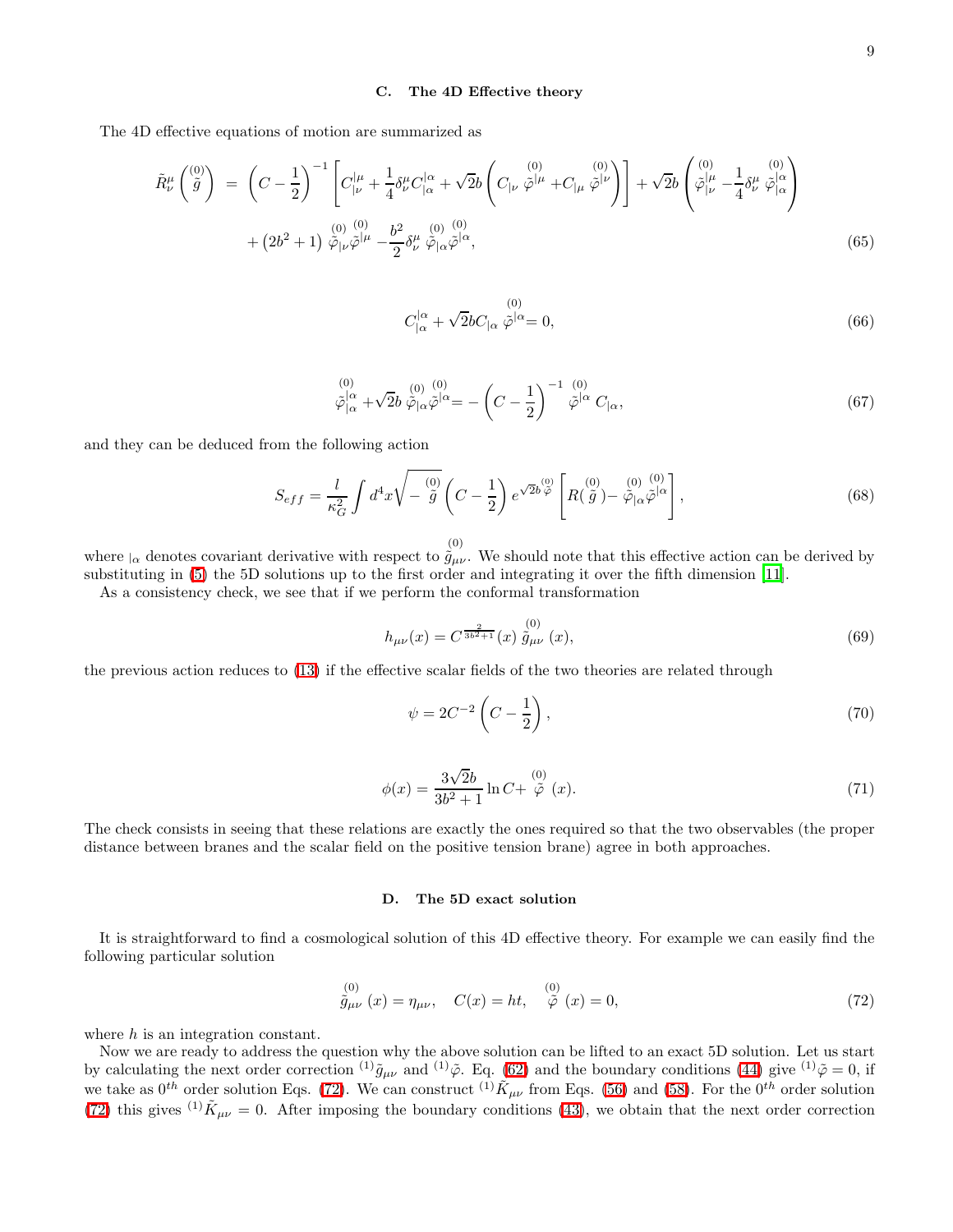vanishes,  $^{(1)}\tilde{g}_{\mu\nu}(r, x) = 0$ . For solution [\(72\)](#page-8-0) it turns out that all the corrections vanish and the 0<sup>th</sup> order solution is an exact solution of the non-perturbed 5D Eqs. [\(34](#page-4-3)[-39\)](#page-5-2).

For other solutions of the 4D effective theory, higher order corrections will not vanish and therefore they should be taken into account in the reconstruction of the 5D metric. Using the gradient expansion method, we can reconstruct the 5D solution perturbatively. We should emphasize that the choice of the  $0^{th}$  order metric is quite important in order to reconstruct 5D solutions efficiently. Our metric ansatz has the advantage that it is possible to recover the exact solution of Chen et al. [\(72\)](#page-8-0) at  $0^{th}$  order. Indeed, if we had started with an ansatz like Eqs. [\(11,12\)](#page-2-0) we would need an infinite number of higher order terms to obtain the exact 5D solution.

### V. VALIDITY OF 4D EFFECTIVE THEORY

In this section we will make comments on a recent work by Kodama and Uzawa [\[13\]](#page-10-12). Let us start by briefly describing their arguments. After deriving the 4D effective theory for warped compactification of the 5D Hořava-Witten model (they also extend their analysis to 10D IIB supergravity and obtain the same conclusions), the authors show that the 4D effective theory allows a wider class of solutions than the fundamental higher dimensional theory. Therefore we should be careful in using this effective theory approach, because we may find 4D solutions that do not satisfy the equations of motion once lifted back to 5D.

The authors assume a metric ansatz of the form

<span id="page-9-1"></span>
$$
dS_5^2 = h(x,r)dr^2 + h^{\frac{1}{2}}(x,r)\tilde{g}_{\mu\nu}(x)dx^{\mu}dx^{\nu},
$$
\n(73)

where the warp factor has the form  $h(x,r) = C(x) - r/L$ . This corresponds to taking  $K_{\mu\nu} = 0$ ,  $\tilde{\varphi} = 0$  and  $b = 1$  (for the Hoˇrava-Witten case) in our work. Then Eq. [\(34\)](#page-4-3) reduces to

$$
-H(r,x)^{-\frac{3}{2}}\left(C(x)|_{\nu}^{\mu} + \frac{1}{4}C(x)|_{\alpha}^{\alpha}\delta_{\nu}^{\mu}\right) + H(r,x)^{-\frac{1}{2}}R_{\nu}^{\mu}(\tilde{g}(x)) = 0.
$$
\n(74)

In order to satisfy this equation for all values of  $r$ , we should have

<span id="page-9-0"></span>
$$
R_{\mu\nu}(\tilde{g}) = 0, \quad C_{|\mu\nu} = 0. \tag{75}
$$

They obtain the 4D effective action, by integrating the fifth dimension, as

$$
S_{eff} \propto \int d^4x \sqrt{-\tilde{g}} \left( C(x) - \frac{1}{2} \right) R(\tilde{g}),\tag{76}
$$

which agrees with our effective action [\(68\)](#page-8-1). As we have shown, this theory admits solutions with  $R_{\mu\nu}(\tilde{q})\neq 0$  (see Eq. [\(65\)](#page-8-2)), which do not obey the constraint [\(75\)](#page-9-0) obtained from the 5D equations of motion.

However, it is clear from our analysis that their metric ansatz is too restrictive. If we consider a more general metric as our metric ansatz, we see that the 5D Einstein equations contain more terms given by  $\tilde{K}_{\mu\nu}$ . With the inclusion of these new terms, the 5D equations do not necessarily imply [\(75\)](#page-9-0). Of course, the non-vanishing  $\tilde{K}_{\mu\nu}$  changes the metric [\(73\)](#page-9-1) and one could argue that the resultant 4D effective action would be also changed. However, it is shown that even if we include the first order corrections <sup>(1)</sup> $\tilde{g}_{\mu\nu}(x)$  to the metric, the resultant 4D effective action derived by integrating out the fifth dimension does not change [\[11\]](#page-10-10). Therefore, for 4D solutions that do not satisfy [\(75\)](#page-9-0), we should include the corrections to the metric [\(73\)](#page-9-1). We have provided this correction perturbatively. Using Eqs. [\(53\)](#page-6-4) and [\(58\)](#page-7-3), we can reconstruct the correction to the metric, <sup>(1)</sup> $\tilde{g}_{\mu\nu}(x)$ , which is necessary to satisfy the 5D equation of motion.

We should emphasize that the validity of the 4D effective theory is based on the conditions [\(40\)](#page-5-3). If the 4D effective theory admits a solution that violates the conditions [\(40\)](#page-5-3), then there is no guarantee that the 4D solution can be lifted up to the 5D solution consistently. We should check the validity of the 4D effective theory by calculating the higher order corrections to ensure that the higher order corrections can be neglected consistently.

### VI. CONCLUSION

In this paper, we studied the moduli instability in a two brane model with a bulk scalar field recently found by Chen *et al.*. This model can be viewed as a generalization of the Hořava-Witten theory and the Randall-Sundrum model. The scalar field potentials in the bulk and on the branes are tuned in order to satisfy the BPS condition.